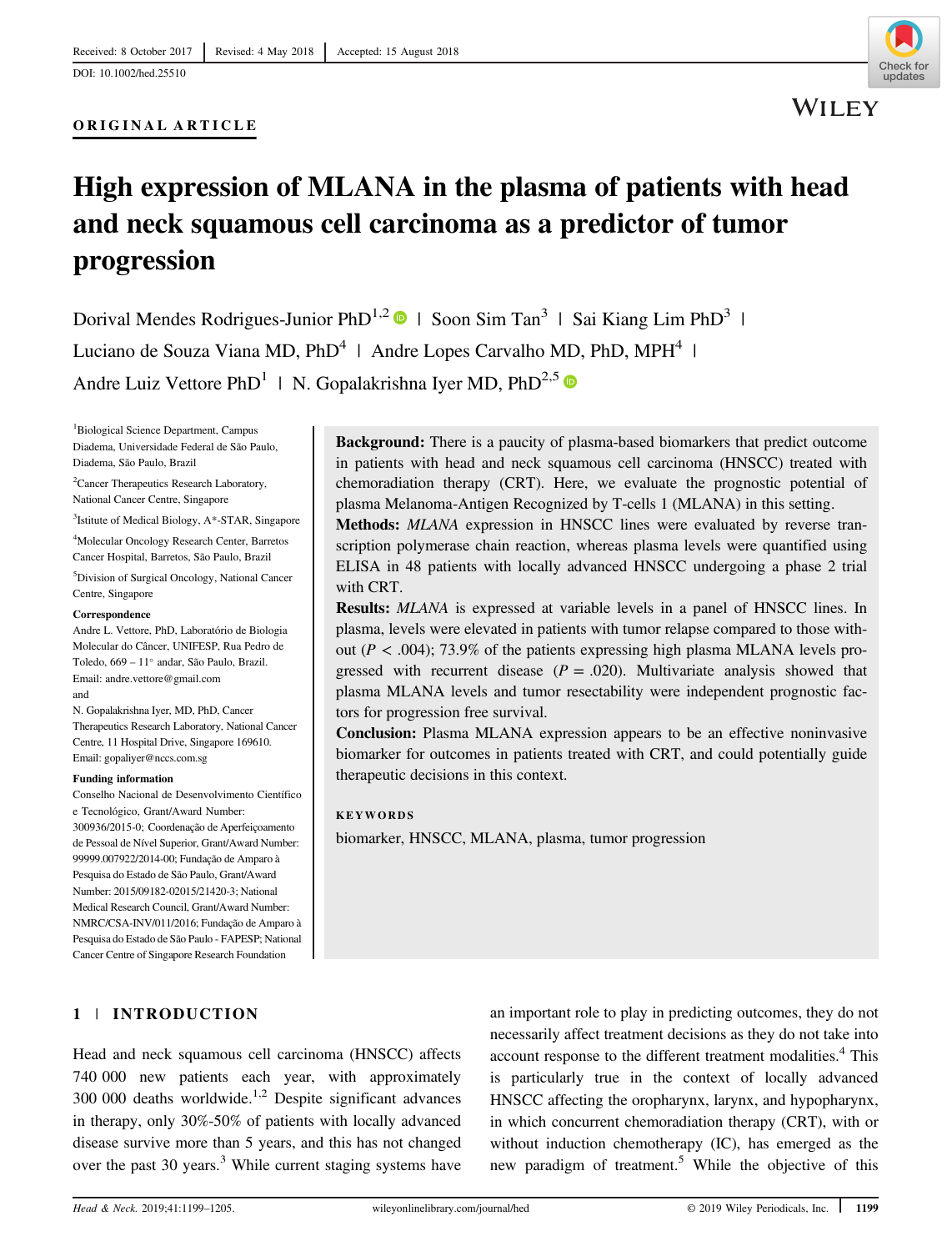strategy is to preserve critical functions (airway, speech, swallowing, body image, and so forth), a proportion of patients fail treatment and require salvage surgery. In the latter cohort, ineffective pretreatment results in unwanted delay of curative therapy. In addition, surgery is made challenging in a heavily pretreated patient and a radiated field.<sup>6</sup> It is generally believed that to personalize treatment decisions in these patients, noninvasive biomarkers that stratify patients according to treatment response would help to optimize appropriate patient-specific therapeutic interventions, quality of life, and outcomes.

Previous attempts in identifying suitable biomarkers to predict treatment response have been based on tumorspecific markers.<sup>7–9</sup> The Melanoma-Antigen recognized by T-cells 1 (MART-1 or MLANA) is a major melanocytedifferentiation antigen that is well-known to be produced by melanoma cells.<sup>10–12</sup> This protein has been described as a marker for the diagnosis of the sinonasal and other mucosal melanomas.<sup>13</sup> While the function of this protein is yet unknown, several studies have demonstrated that MLANA expression in the peripheral blood of advanced melanoma patients correlates with advance disease stage, disease progression, and poorer outcomes.<sup>14,15</sup>

In a screen to identify putative prognostic markers in various compartments of patient plasma, we identified MLANA as a candidate protein correlated with response to CRT. In this study, we demonstrated that MLANA is expressed in HNSCC tumor cells and proceeded to evaluated MLANA expression levels in the plasma of patients with locally advanced HNSCC treated as part of a phase 2 trial with IC followed by concomitant  $CRT$ <sup>5</sup>. The main objectives were to correlate pretreatment plasma levels of MLANA with specific response to IC, CRT, and disease-specific outcomes following these treatment modalities.

## 2 | MATERIALS AND METHODS

#### 2.1 | Cell line culture

The HNSCC cell lines FaDu (ATCC HTB-43), HN13 (CVCL\_5519), SCC4 (ATCC CRL-1624), SCC14 (CVCL\_7810), SCC25 (ATCC CRL-1628), NCC-HN19, NCC-HN64, NCC-HN90, and NCC-HN120 were maintained in RPMI-1640, MEM, or DMEM (ThermoFisher, Waltham, Massachusetts) supplemented with 10% fetal bovine serum (ThermoFisher) and 0.01 μg/mL of penicillin-streptomycin (ThermoFisher). The cells were grown in an incubator at  $37^{\circ}$ C with  $5\%$  CO<sub>2</sub>. The NCC-HN series were all patient-derived lines that have been previously characterized.<sup>16</sup>

# 2.2 | RNA extraction, cDNA synthesis, and reverse transcription polymerase chain reaction (RT-PCR)

RNA extraction was performed using TRIzol reagent (ThermoFisher) according to the manufacturer's instructions.

After extraction, 25 μg of total RNA were treated with RQ1 RNase-Free DNase (Promega, Madison, Wisconsin) to eliminate the presence of genomic DNA and 2 μg of total RNA were subjected to cDNA synthesis using the SuperScript III First-Strand Synthesis System (ThermoFisher). The cDNA obtained was diluted 10-fold before its use. The MLANA mRNA expression was determined by RT-PCR through a Veriti 96-Well Thermal Cycler (ThermoFisher). The primer sequences are given in Supporting Information Table  $S1$ <sup>17</sup> The expression of beta-actin (ACTB) was used to normalize the RT-PCR data.

#### 2.3 | Patients

This study involved plasma samples from 48 patients with locally advanced HNSCC who underwent organ preservation protocol as part of a phase 2 clinical trial to test the effect of IC followed by CRT, between 2009 and 2010 at the Department of Head and Neck Surgery, Barretos Cancer Hospital (Barretos, SP, Brazil).<sup>5</sup> The study was approved by the institution ethics committee (number: 231/2009), and pretreatment plasma samples were obtained from the hospital tissue bank. Inclusion criteria for this study were histologically confirmed locally advanced stage III or IV a-b (M0) squamous cell carcinoma of the larynx, oral cavity, oropharynx, or hypopharynx, with no prior treatment or cancers, and informed consent to undergo the treatment as outlined. All patients were required to have measurable disease by Response Evaluation Criteria in Solid Tumors (version 1.1), an Eastern Cooperative Oncology Group-Performance Status  $\leq$ 2, age of at least  $\geq$ 18 years, and adequate liver, renal, and bone marrow function. Patients with oral cavity cancer were included only if they had unresectable disease. Exclusion criteria included a history of another malignancy, previously received chemotherapy, radiotherapy, or surgery (except diagnostic biopsy) for the primary tumor or lymph nodes, presence of a serious concomitant illness, and a psychiatric illness that would preclude the delivery of the treatment.

#### 2.4 | MLANA sandwich ELISA-like assay

Quantification of MLANA in patient plasma was conducted by a sandwich ELISA protocol in triplicate for each patient, following the manufacturer's instructions (LSBio, Seattle, Washington, EUA #LS-F12003). Briefly, 50 μL of plasma was incubated with the capture antibody and biotinylated detection antibody. After washing off excess unbound detection antibody, Avidin-Horseradish Peroxidase conjugate was added. After 3 washes, tetramethylbenzidine solution was added and incubated for 45 minutes. The reaction was stopped by an acidic "stop" solution provided by the manufacturer. Absorbance was determined at  $\lambda = 450$  nm with a Tecan microplate reader (Tecan Trading AG, Switzerland).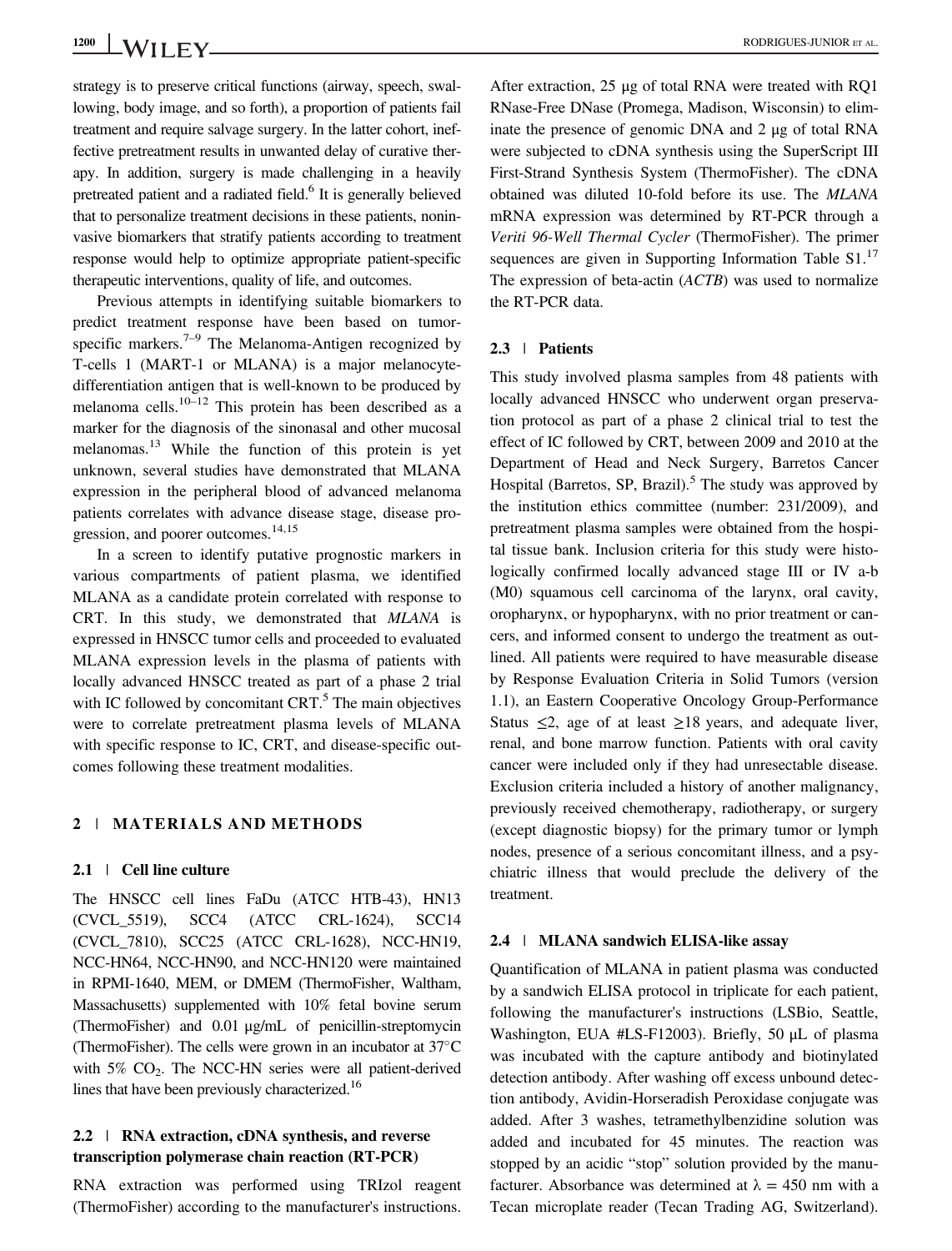Concentrations were determined by comparison with a standard curve generated by the standards provided in the kit.

## 2.5 | Statistical analyses

The Mann-Whitney, Chi-square, or Fisher exact tests were used to evaluate the associations among MLANA expression, treatment response, disease progression, and clinical variables, as appropriate. A previous definition of tumor response to treatment and disease progression was used in this study.<sup>18</sup> Briefly, complete response was defined as disappearance of all detectable lesions, and disease progression as the appearance of a new lesion or increase of any lesion classified as measurable at initial examination (including tumor recurrence). A multivariate logistic regression was performed to identify independent variables associated with tumor progression. The Kaplan-Meier method was used to estimate progression-free survival (PFS) of patients, and the log-rank test was used to examine the differences between groups. The PFS was defined as the date of assignment until tumor progression or death resulting from any cause. If the patient had no evidence of the aforementioned events, survival was censored at the time of the last documented evaluation of efficacy/contact. Cox proportional hazard regression analysis was performed in a step-forward fashion to estimate the hazard ratios (HRs); the multivariate Cox regression model included clinical and molecular variables with  $P$  value  $\lt$ .20 in the univariate analysis to build a final model. The final model was further adjusted for clinically relevant variables. A P value <.05 was necessary to determine statistically significant differences. All statistical analyses were performed using SPSS statistics 23.0 (IBM, New York New York).

## 3 | RESULTS

# 3.1 | MLANA expression in HNSCC cell lines

Given that our prior screens identified MLANA expression as a potential marker of response to CRT, we sought to evaluate if MLANA is expressed in HNSCC cells. RT-PCR was



FIGURE 1 Electrophoresis image showing expression pattern of Melanoma-Antigen recognized by T-cells 1 (MLANA) in a panel of head and neck squamous-cell carcinoma (HNSCC) cell lines as indicated based on reverse transcription polymerase chain reaction (RT-PCR). The melanoma cell line SK-MEL-25 was used as MLANA expression positive control; blank as MLANA negative control (Neg Ctrl); RT-PCR of beta-actin (ACTB) is used as a loading control

TABLE 1 Clinical and pathologic characteristics of patients included in the study

| <b>Variables</b>                     | Category            | No. of patients | %    |
|--------------------------------------|---------------------|-----------------|------|
| Median age, 56 y<br>(range, 37-76 y) |                     |                 |      |
| <b>Sex</b>                           | Male                | 46              | 95.8 |
|                                      | Female              | $\overline{c}$  | 4.2  |
| Tobacco use                          | Never               | $\overline{2}$  | 4.2  |
|                                      | Former              | 12              | 25.0 |
|                                      | Current             | 34              | 70.8 |
|                                      |                     |                 |      |
| <b>ECOG-PS</b>                       | $\mathbf{0}$        | $\overline{2}$  | 4.2  |
|                                      | 1                   | 42              | 87.5 |
|                                      | $\overline{2}$      | $\overline{4}$  | 8.3  |
| Tumor grade                          | G1                  | 6               | 12.5 |
|                                      | G <sub>2</sub>      | 37              | 77.1 |
|                                      | G <sub>3</sub>      | 5               | 10.4 |
| Primary site                         | Oral cavity         | 3               | 6.3  |
|                                      | Oropharynx          | 27              | 56.3 |
|                                      | Hypopharynx         | 6               | 12.5 |
|                                      | Larynx              | 12              | 25.0 |
| HPV status <sup>a</sup>              | Positive $(p16+)$   | $2^{\rm b}$     | 4.2  |
|                                      | Negative $(p16-)$   | 41              | 85.4 |
|                                      | Unavailable         | 5               | 10.4 |
| Resectability status                 | Resectable          | 31              | 64.6 |
|                                      | Unresectable        | 17              | 35.4 |
| T classification                     | T <sub>2</sub>      | 4               | 8.3  |
|                                      | T <sub>3</sub>      | 28              | 58.3 |
|                                      | T <sub>4</sub>      | 16              | 33.3 |
| N classification                     | N <sub>0</sub>      | 10              | 20.8 |
|                                      | N1                  | 5               | 10.4 |
|                                      | N2                  | 25              | 52.1 |
|                                      | N <sub>3</sub>      | 8               | 16.7 |
| Stage                                | $\rm III$           | 14              | 29.2 |
|                                      | IV                  | 34              | 70.8 |
| Disease progression                  | No progression      | 20              | 41.7 |
|                                      | Progression         | 28              | 58.3 |
| CRT response                         | Complete response   | 30              | 62.5 |
|                                      | Incomplete response | 16              | 33.3 |
|                                      | Missing cases       | $\overline{2}$  | 4.2  |

Abbreviations: CRT, chemoradiation therapy; HPV, human papillomavirus.

HPV status was determined retrospectively using archival tumor specimens. <sup>b</sup> Both patients were seen with oropharyngeal tumors, were currentl smokers, men, and stage IV disease.

performed to determine the presence of MLANA transcripts in 9 different HNSCC lines. This analysis showed that MLANA is expressed at variable levels in 8 of the 9 HNSCC cell lines examined, compared to the melanoma cell line (SK-MEL-25), which acted as the positive control (Figure 1).

## 3.2 | Patient characteristics

The clinical and histological features of the 48 patients with locally advanced HNSCC enrolled in this study are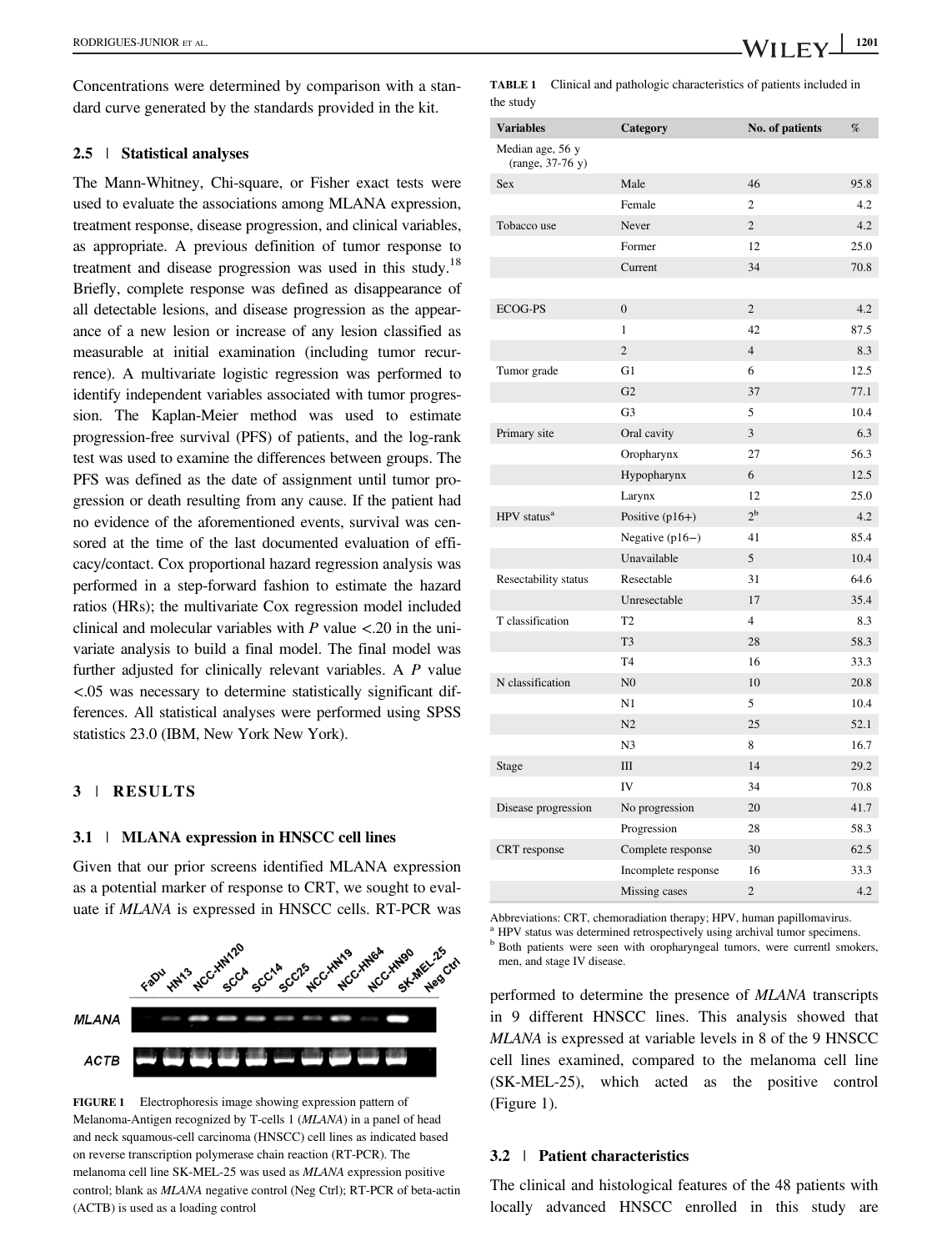presented in Table 1, and details of the treatment protocol have been previously published.<sup>5</sup> The median follow-up for this cohort was 4 years. The patients were predominantly men ( $n = 46$ ; 95.8%), with age ranging from 37 to 76 years (median: 56 years). Tobacco use (current and former) was reported by 95.8% ( $n = 46$ ) of patients, while only 4.2% of the cases were human papillomavirus (HPV)-associated cancers  $(n = 2)$ . Primary tumor sites included oral cavity  $(n = 3; 6.3\%)$ , oropharynx  $(n = 27; 56.3\%)$ , hypopharynx  $(n = 6; 12.5\%)$ , and larynx  $(n = 12; 25.0\%)$ . Majority of tumors were locally advanced (T3/T4, 91.6%), and 62.6%  $(n = 30)$  of the patients demonstrated complete response to the treatment protocol. During the follow-up period, 58.3%  $(n = 28)$  of patients developed tumor progression or recurrence.

# 3.3 | Plasma MLANA expression correlates with disease progression

Plasma MLANA levels in this cohort ranged between 1.11 and 931.02 pg/mL, with mean and median concentrations of 228.40 and 165.9 pg/mL, respectively. Significant higher plasma levels of MLANA were detected in patients with disease progression, compared to those who did not ( $P < .038$ ; Figure 2A). However, there were no associations between plasma MLANA and CRT response ( $P = .831$ ; Figure 2B).



FIGURE 2 Plasma Melanoma-Antigen recognized by T-cells 1 (MLANA) levels in patients with locally advanced head and neck squamous-cell carcinoma (HNSCC). A, Comparison between patients presenting with disease progression and patients with no progression (Mann-Whitney test;  $*P < .038$ ). B, Comparison between patients with complete response to chemoradiation therapy (CRT) and patients with incomplete response (Mann-Whitney test;  $P = .831$ )

Using the median as cutoff,<sup>19,20</sup> plasma levels of MLANA was scored as low and high, and analyzed for associations with clinical characteristics, primary tumor site, grade, stage, HPV status, and response to CRT. There were no associations seen between MLANA levels and clinico-pathologic variables tested (Table 2).

We subsequently performed Kaplan-Meier analysis to evaluate the association between plasma MLANA levels and PFS. Based on the cutoffs defined above, 72% of patients with high plasma MLANA levels developed disease progression at 4 years, compared to 44% in patients with low MLANA levels ( $P = .020$ ; Figure 3).

Furthermore, a multivariate Cox regression model adjusted for age, tumor resectability, and plasma MLANA levels showed that MLANA expression (HR  $= 2.40$ ; 95% CI 1.11-5.18;  $P = .026$  and tumor resectability  $(HR = 2.66; 95\% \text{ CI } 1.26-5.63; P = .010)$  were independent prognostic factors for PFS (Table 3).

## 4 | DISCUSSION

Over the last 3 decades, management and prognosis of patients with HNSCC have improved through multimodality treatment protocols incorporating surgery, radiotherapy, and chemotherapy. Nevertheless, the 5-year survival rates remain unchanged at  $50\%$ .<sup>3</sup> The potential of noninvasive biomarkers that can not only prognosticate but guide treatment decisions is an urgent and unmet clinical need.

Several groups have demonstrated different approaches to the identification and validation of prognostic factors in HNSCC, largely based on analyses of the primary tumor tissue itself. These include using single gene expression such as mRNA-based signatures, miRNA expression, single protein biomarkers, or complex multiprotein signatures.<sup>21–25</sup> Few studies have focused on plasma-based biomarkers as prognostic factors in HNSCC. Le et  $al^{26}$  found that serum Osteopontin levels correlated with tumor hypoxia, suggesting that this protein could be used to identify patients at high risk for tumor recurrence. Similarly, Gehrmann et  $al^{27}$ showed that sHsp70 levels in the blood of HNSCC patients might be useful for tumors detection, and also for the monitoring of the therapeutic response to radiation therapy. In other studies, plasma levels of LCN2/matrix metallopeptidase 9 complex, MMP2, TIMP1, TIMP2, and TIMP3 were significantly correlated to the large tumor size, lymph node involvement, tumor differentiation and prediction of the tumor stage, and T status in patients affected with OSCC.28–<sup>30</sup> Moreover, circulating miRNAs in the plasma of HNSCC patients such as miR-142-3p, miR-186-5p, miR-195-5p, miR-374b-5p, and miR-574-3p also represent promising plasma markers for overall prognosis and posttreatment surveillance. $31$  Despite their identification, few have been tested in the context of a specific treatment regime in a trial setting and/or compared to accepted clinical predictors for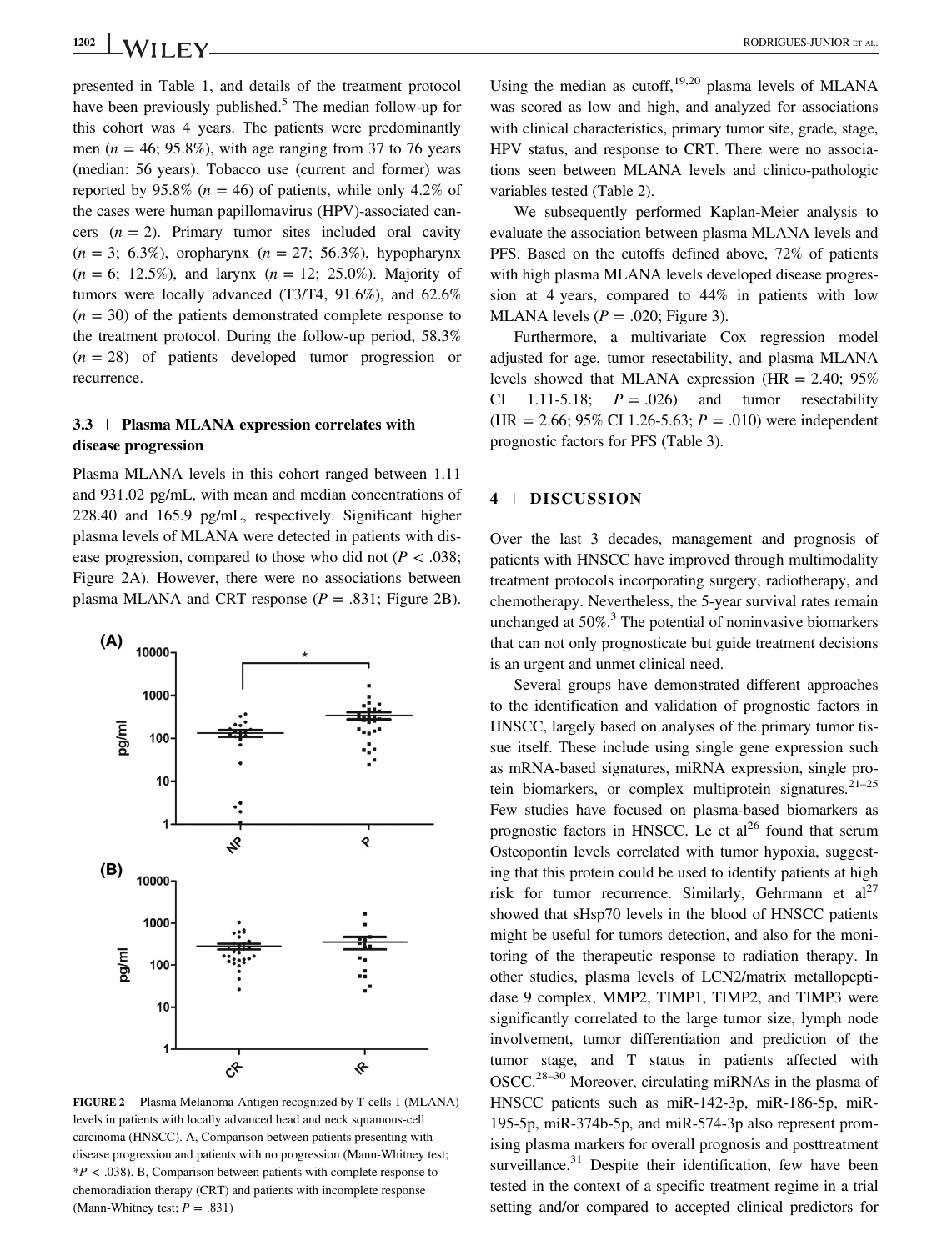|                      |                     |                | <b>MLANA</b>   |                 |                        |
|----------------------|---------------------|----------------|----------------|-----------------|------------------------|
| <b>Variable</b>      | <b>Categories</b>   | No. of cases   | Low<br>$n(\%)$ | High<br>$n(\%)$ | $P$ (2-tailed t tests) |
| Age $(y)$            | $\leq 60$           | 27             | 17(51.5)       | 16(48.5)        | 1.000                  |
|                      | >60                 | 11             | 8(53.5)        | 7(46.7)         |                        |
| Sex                  | Male                | 46             | 23(50.0)       | 23(50.0)        | .490                   |
|                      | Female              | $\overline{c}$ | 2(100.0)       | 0(0.0)          |                        |
| Tobacco use          | Never               | 6              | 4(66.7)        | 2(33.3)         | .183                   |
|                      | Former              | 37             | 19(51.4)       | 18(48.6)        |                        |
|                      | Current             | 5              | 2(40.0)        | 3(60.0)         |                        |
| Primary site         | Oral cavity         | 3              | 1(33.3)        | 2(66.7)         | .900                   |
|                      | Oropharynx          | 27             | 15(55.6)       | 12(44.4)        |                        |
|                      | Hypopharynx         | 6              | 3(50.0)        | 3(50.0)         |                        |
|                      | Larynx              | 12             | 6(50.0)        | 6(50.0)         |                        |
| <b>HPV</b> status    | Positive $(p16+)$   | 2              | 1(50.0)        | 1(50.0)         | 1.000                  |
|                      | Negative $(p16-)$   | 41             | 21(51.2)       | 20(48.8)        |                        |
| Resectability status | Resectable          | 31             | 17(54.8)       | 14(45.2)        | .764                   |
|                      | Unresectable        | 17             | 8(47.1)        | 9(52.9)         |                        |
| Stage                | Ш                   | 12             | 7(58.3)        | 5(41.7)         | .117                   |
|                      | IV                  | 26             | 16(61.5)       | 10(38.5)        |                        |
| <b>CRT</b>           | Complete response   | 30             | 16(53.3)       | 14(46.7)        | 1.000                  |
| Response             | Incomplete response | 16             | 8(50.0)        | 8(50.0)         |                        |

Abbreviations: CRT, chemoradiation therapy; MLANA, Melanoma-Antigen recognized by T-cells 1.

outcomes: TNM classification, HPV status, and other highrisk factors (perineural invasion, extranodal extension, and so forth).<sup>32,33</sup>

Undoubtedly, there is tremendous potential in the use of serum/plasma-based markers to prognosticate and guide therapy. It is noninvasive, hence obviates the need to obtain tumor tissues through biopsies, or extract information from poorly archived tissue. It avoids the need for expertise in tissue processing, complex immunohistochemical, and gene expression analyses. Furthermore, blood-based markers can



FIGURE 3 Kaplan-Meier plots showing correlation between high versus low plasma Melanoma-Antigen recognized by T-cells 1 (MLANA) levels and progression-free survival (PFS)  $(P = .020)$ 

be expanded as dynamic investigations and performed over a time course, with a potential use in posttreatment tumor surveillance. We identified plasma MLANA as a potential prognostic factor for CRT response based on prior screens in various plasma compartments, and sought to validate these findings in a uniformly treated patient cohort using a readily available ELISA kit. The data shown above demonstrated that in this specific setting of patients with advanced HNSCC treated with CRT, high MLANA levels are associated with disease progression on univariate and multivariate analyses. While this is a relatively small patient cohort of 48 patients, the uniformity of this cohort with regards to treatment protocol and follow-up evaluation contributes to the accuracy of these results, and hence supports the need to conduct such studies under a controlled context, such as the confines of a clinical trial.

MLANA was first identified by 2 independent groups Coulie et al<sup>34</sup> and Kawakami et al,  $11,12$  as an antigenic target of T lymphocytes on melanomas. Notwithstanding, the expression of this antigen has been detected in melanocytes, and nonmelanocytic cells damaged by inflammatory processes, such as keratinocytes, normal skin cells adjacent to the actinic keratosis, retinal pigment epithelium, and tumors such as melanomas, clear cell sarcomas, and adrenocortical carcinomas<sup>12,35–37</sup> Our data also demonstrate that  $MLANA$  is expressed in HNSCC cells, which we believe have not been shown before. The MLANA protein has been used to develop peptide vaccines against melanoma cells, while plasma protein levels have been evaluated for its role in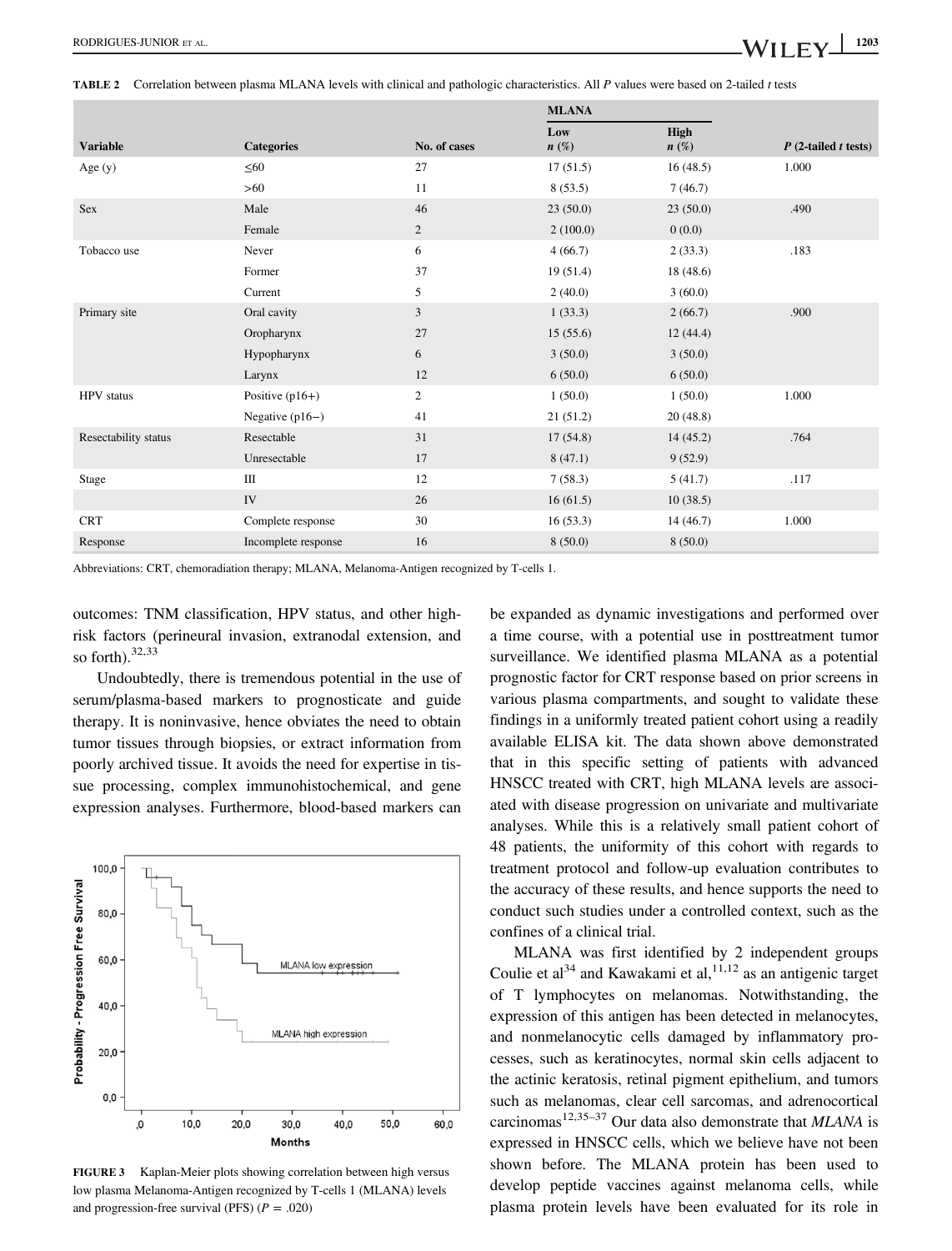| <b>Characteristic</b>      | Adjusted HR (95% CI) | P value |
|----------------------------|----------------------|---------|
| <b>MLANA</b> expression    |                      | .026    |
| Low expression             | $1$ (ref.)           |         |
| High expression            | $2.40(1.11-5.18)$    |         |
| <b>Tumor resectability</b> |                      | .010    |
| Resectable                 | $1$ (ref.)           |         |
| Unresectable               | $2.66(1.26-5.63)$    |         |
|                            |                      |         |

Abbreviations: CI, confidence interval; HR, hazard ratio; MLANA, Melanoma-Antigen recognized by T-cells 1.

predicting melanoma recurrence and prognosis.<sup>11-15,32,38</sup> Interestingly, it has been shown that MLANA expression is a useful diagnostic blood marker for sinonasal melanomas, which is one of the most aggressive melanomas arising in the head and neck region. $13$  Previous studies have also reported that increase plasma MLANA levels in melanoma patients correlated with stage and tumor recurrence.<sup>14,15</sup> Functional characterization of MLANA suggests that it may be related to melanin expression, coat color phenotype, and aberrant melanosomes in knockout mice.<sup>39</sup> Moreover, increased melanin expression has been shown to decrease the response to chemotherapy or radiotherapy in metastatic melanoma cells, and correlates with disease progression.<sup>40</sup> In fact, it was even suggested that the inhibition of melanogenesis might improve radiotherapy response, although extending these findings to CRT response in HNSCC is purely speculative.<sup>40–42</sup>

There are a number of pitfalls in this study including a small patient cohort, availability of plasma samples from only a single time point, and potential technical issues associated with evaluating plasma MLANA levels in frozen plasma samples. Furthermore, as we did not have any a priori knowledge of the distribution of MLANA levels across patient samples, we used the median plasma level as a cutoff to conduct our analyses in this cohort. We anticipate that this will need further refinements based on validation studies in larger cohorts. Nevertheless, this remains the first study (to our knowledge) reporting a significant association between plasma MLANA expression and prognosis of HNSCC patients treated with CRT. Expanding these findings in larger patient cohorts would be critical to validate these results.

In conclusion, our results indicate that high plasma levels of MLANA is an independent predictor of disease progression in patients with locally advanced HNSCC treated with IC followed by CRT. These findings suggest that the evaluation of plasma MLANA expression could prognosticate patients undergoing these treatment modalities and better stratify those likely to develop tumor recurrences. It may also be used in future studies to identify patients a priori who may fail organ-preservation protocols, directing them to surgical resection at an earlier stage.

#### ACKNOWLEDGMENTS

This study was supported by grants from National Cancer Centre of Singapore Research Foundation and Fundação de Amparo à Pesquisa do Estado de São Paulo - FAPESP (2015/09182-0). D.M.R.-J. received scholarship from Coordenação de Aperfeiçoamento de Pessoal de Nível Superior (CAPES, 99999.007922/2014-00) and from São Paulo Research Foundation (FAPESP, 2015/21420-3). A.L.V. and A.L.C. have a scholarship from the Conselho Nacional de Desenvolvimento Científico e Tecnológico - CNPq (300936/2015-0) and N.G.I. is supported by a National Medical Research Council of Singapore Clinician Scientist Award (NMRC/CSA-INV/011/2016).

## CONFLICT OF INTEREST

The authors disclosed no potential conflicts of interest.

### ORCID

Dorival Mendes Rodrigues-Junior [https://orcid.org/0000-0002-8861-](https://orcid.org/0000-0002-8861-9240) [9240](https://orcid.org/0000-0002-8861-9240)

N. Gopalakrishna Iyer <https://orcid.org/0000-0002-8812-6219>

### **REFERENCES**

- 1. Ferlay J, Steliarova-Foucher E, Lortet-Tieulent J, et al. Cancer incidence and mortality patterns in Europe: estimates for 40 countries in 2012. Eur J Cancer. 2013;49:1374-1403.
- 2. Jemal A, Bray F, Center MM, et al. Global cancer statistics. CA Cancer J Clin. 2011;61:69-90.
- 3. Chin D, Boyle GM, Williams RM, et al. Novel markers for poor prognosis in head and neck cancer. Int J Cancer. 2005;113:789-797.
- 4. O'Sullivan B, Huang SH, Siu LL, et al. Deintensification candidate subgroups in human papillomavirus-related oropharyngeal cancer according to minimal risk of distant metastasis. J Clin Oncol. 2013;31:543-550.
- 5. de Souza Viana L, de Aguiar Silva FC, Andrade Dos Anjos Jacome A, et al. Efficacy and safety of a cisplatin and paclitaxel induction regimen followed by chemoradiotherapy for patients with locally advanced head and neck squamous cell carcinoma. Head Neck. 2016;38:E970-E980.
- 6. Iyer NG, Tan DS, Tan VK, et al. Randomized trial comparing surgery and adjuvant radiotherapy versus concurrent chemoradiotherapy in patients with advanced, nonmetastatic squamous cell carcinoma of the head and neck: 10-year update and subset analysis. Cancer. 2015;121:1599-1607.
- 7. Bradford CR, Kumar B, Bellile E, et al. Biomarkers in advanced larynx cancer. Laryngoscope. 2014;124:179-187.
- 8. Kumar B, Cordell KG, D'Silva N, et al. Expression of p53 and Bcl-xL as predictive markers for larynx preservation in advanced laryngeal cancer. Arch Otolaryngol Head Neck Surg. 2008;134:363-369.
- 9. Trask DK, Wolf GT, Bradford CR, et al. Expression of Bcl-2 family proteins in advanced laryngeal squamous cell carcinoma: correlation with response to chemotherapy and organ preservation. Laryngoscope. 2002;112:638-644.
- 10. Cole DJ, Weil DP, Shilyansky J, et al. Characterization of the functional specificity of a cloned T-cell receptor heterodimer recognizing the MART-1 melanoma antigen. Cancer Res. 1995;55:748-752.
- 11. Kawakami Y, Eliyahu S, Sakaguchi K, et al. Identification of the immunodominant peptides of the MART-1 human melanoma antigen recognized by the majority of HLA-A2-restricted tumor infiltrating lymphocytes. J Exp Med. 1994;180:347-352.
- 12. Kawakami Y, Eliyahu S, Delgado CH, et al. Cloning of the gene coding for a shared human melanoma antigen recognized by autologous T cells infiltrating into tumor. Proc Natl Acad Sci U S A. 1994;91:3515-3519.